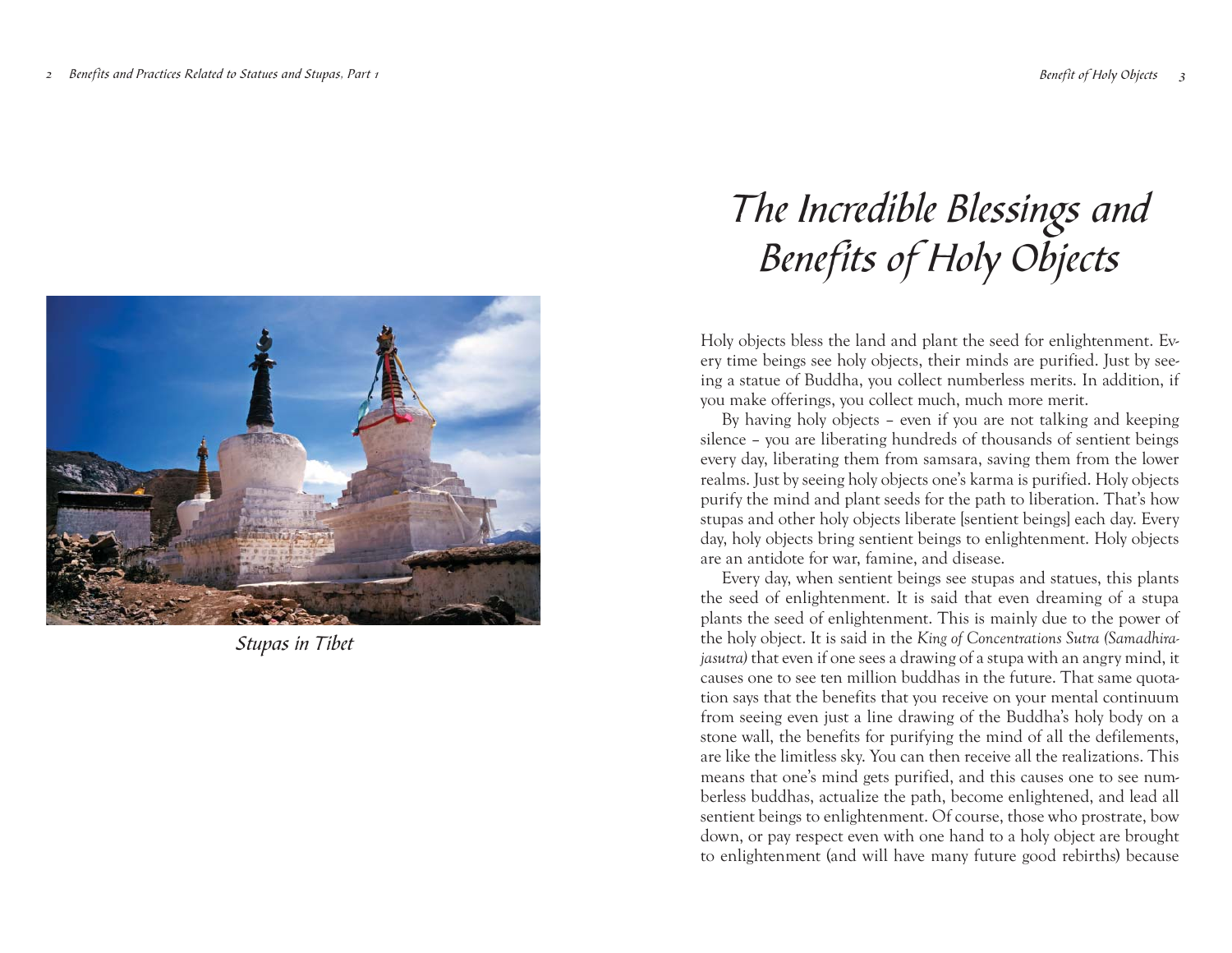### $Benefit$  of Holy Objects 5  $Benefit$  of Holy Objects 5

each of those actions, as many times as one does them, creates inconceivable merit. Because one has created inconceivable merit, even this life is taken care of without clinging to it.

Merely seeing a stupa purifies all this. Anybody, even animals, who sees a stupa or other holy object is purified. This becomes an incredible purification of the mind. It has that effect: it purifies the mind. This then becomes the cause for one to see numberless buddhas in the near future. Then, when one hears the Dharma, one receives the realizations of the path to enlightenment. Then one achieves total liberation, freedom forever from all the suffering causes, and one attains the highest enlightenment by completing the Mahayana path.

It is said that even a person who remembers a stupa is purified. Amazing! Even dreaming of a stupa or remembering a stupa that one has seen plants the seed of everlasting freedom, total liberation, from all the suffering causes and of everlasting happiness, the highest enlightenment. When you come to know these benefits, then you know how this stupa makes it so easy to liberate sentient beings, to bring them to enlightenment, and to save them from the lower realms of samsara.

A stupa is also the best thing for healing cancer or other sicknesses; it is the best thing to use for healing. For example, if I go around this stupa [at Rinpoche's house in Aptos] a little bit faster for just twenty minutes, it lowers my diabetes blood sugar level. This has happened many times. One day I compared: I walked down the road and my blood sugar level wasn't lowered that much, but walking around the stupa lowered it. You can advertise the stupa as unbelievably powerful for healing. Here, I have been talking about [healing] diabetes, but it's also very good for cancer.

Enlightenment doesn't happen by a click of the fingers; but seeing holy objects plants the imprint to actualize the path and achieve enlightenment. Once you have holy objects, then every day they work for sentient beings, naturally, all the time. For beings such as animals or insects who merely touch a stupa with mantras inside – even if they are touched by just the shadow of the stupa – the negative karma in their minds of having killed their father or mother is purified.

When water or rain touches the stupa, it becomes holy water. The rainwater that touches the stupa becomes blessed. So when it rains and the rainwater runs from the stupa and soaks into the ground, any

insects, worms, any being living in the ground – whomever it touches – all their negative karma gets purified. They receive a higher rebirth and become liberated.

It is the same with the wind. When the wind blows over and touches a stupa, it becomes blessed and then has the power to purify. When the wind then touches sentient beings – whomever it touches, animals or flies or insects or human beings – it purifies their negative karma of having committed the ten non-virtuous actions. This results in their not being reborn in the lower realms – the animal, hell, or hungry ghost realms. They receive a good rebirth in the next life. It is the same with dust. Even without that sentient being having any virtuous thought, [that being gets purified].

It is the same with the bells that are offered to a stupa, even the small bells that don't make much sound. When anybody hears the sound of a bell that has been offered to a stupa, whether it is on top of the stupa or around the stupa, their negative karma – even the very heavy five uninterrupted negative karmas of killing one's father, one's mother, an arhat, harming a buddha, or causing disunity among the Sangha – are purified. The five uninterrupted negative karmas are extremely heavy negative actions such that whoever has done them will immediately be reborn in the hell realms without any interruption after this life. There are eight hot hells, and the very last, the heaviest one, is where those who have committed these uninterrupted negative karmas are reborn and where they experience suffering for eons. These negative karmas are extremely heavy. But by having the Secret Relic mantra inside a stupa (this is one of the mantras that goes on the life tree that goes inside the stupa), even a bell offered to the stupa becomes very powerful. Then anybody who has these five uninterrupted negative karmas who hears the sound of the bell is purified. It is so unbelievably powerful!

Not only are non-Buddhists able to generate merit by making offerings to holy objects. Even by merely seeing these holy objects and circumambulating them, their actions become the cause of enlightenment. Also, for Buddhists who have little or no realization of Dharma, by seeing these holy objects they can gain understanding. Normally, you have to put a lot of effort into practice, but by having holy objects around, it becomes so easy to free yourself by purifying negative karma so that you can gradually achieve enlightenment.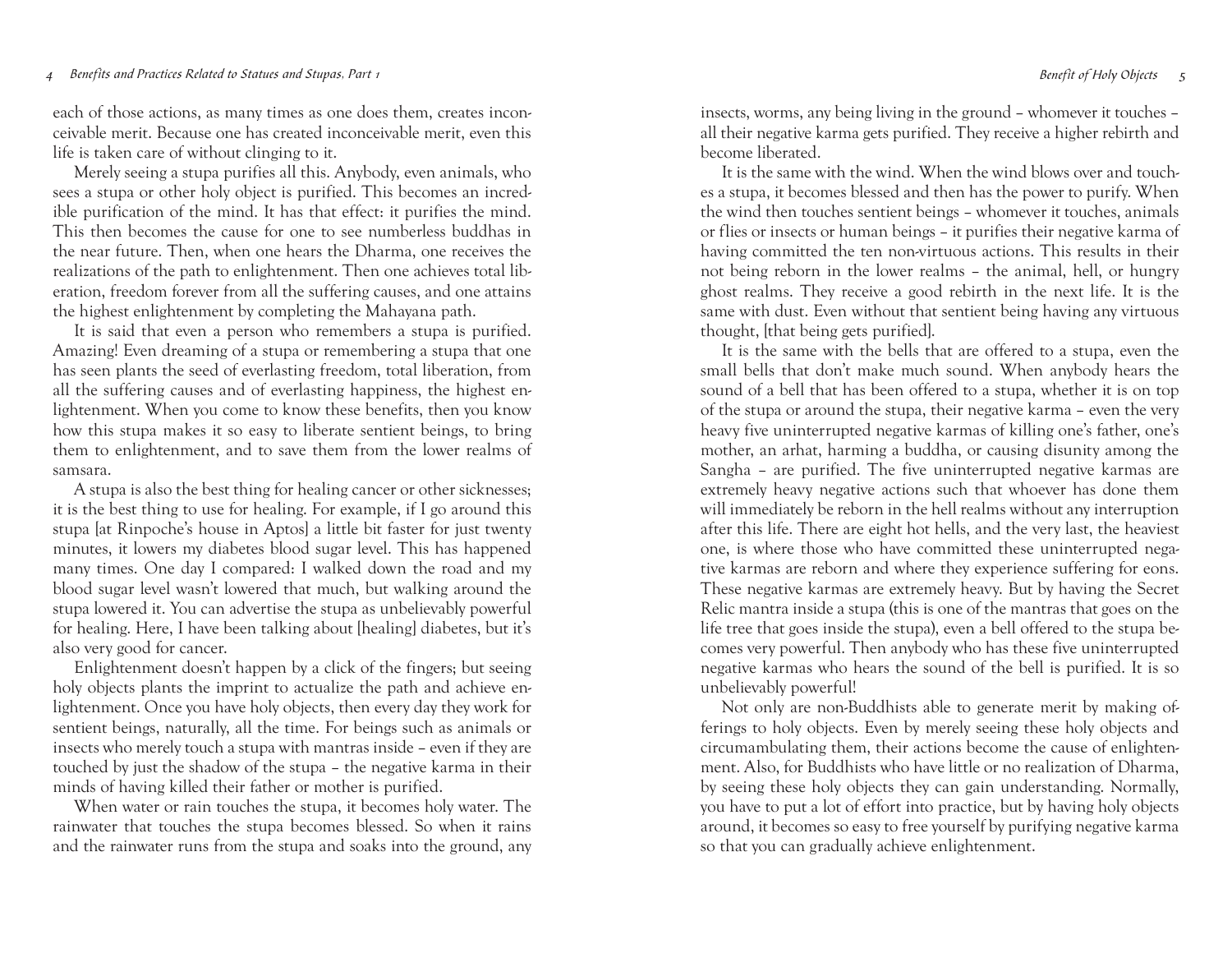# 6 Benefits and Practices Related to Statues and Stupas, Part 1 Second 1 Benefit of Holy Objects 6 Benefit of Holy Objects 7 Benefit of Holy Objects

Holy objects make it so easy for sentient beings; no matter how much negative karma we collect, how many negative deeds, it is so easy to achieve realizations and achieve enlightenment. It gives one hope in life.

It is very important to tell ordinary people that a stupa is good because it works to calm them down and bring peace of mind. Stupas are extremely powerful for health and healing. Visualize healing light coming from the stupa. The best thing to do if you are facing death is to circumambulate a stupa. This is good for long life: it purifies obstacles to life by purifying the negative karma that results in a short life. It is also very good for general success, for example, if you are having difficulties in life, are unable to find a job, or are experiencing difficulties in business. For success, you need to purify the negative karma for having these difficulties. You need to create much merit for success, so go around the stupa. Visualize light coming from the stupa and totally illuminating your body. While you circumambulate, you can chant mantras and concentrate, or you can sit down and do this meditation every day for one-half hour or one hour. Fantastic. Visualize white light coming from the stupa, totally illuminating and purifying you from sickness, delusions, spirit harm, and negative karma. You can also chant mantras.

There should be a small booklet that explains how to use a stupa in different ways. Issue a booklet "How to Use a Stupa." (*Practices related to stupas can be found on p. 106). In addition, an abbreviated compilation of benefits and practices found herein has been made into a small booklet called "How to Use a Stupa," which is available as a separate document from FPMT Education Department.)* Once we make such a booklet, it can be used anywhere in our centers, in any country, anywhere there are holy objects. Even if there is only one stupa, if it has these [four powerful] mantras inside, you can use the stupa for different purposes. You can use the stupa for many problems. This booklet of advice can touch on many different problems in order to help people solve many kinds of problems.

Even if a person does this practice [related to the stupa] with only the motivation of this life's happiness – not a Dharma motivation, but for the happiness and success of just this life, which motivation is not to benefit sentient beings so that the action therefore doesn't become Dharma – yet due to the power of the object, it becomes Dharma. It

becomes the cause to achieve enlightenment. You should have a booklet or a signboard, a big huge board like the size of a window, and ex<sup>p</sup>lain different ways a person can use the stupa. In this way, people will come with different problems and will use the stupa by going around it, or sitting down and meditating.

We can see very clearly what an incredible opportunity we have in our life, which is a great cause for hope. Through holy objects, we create the cause of happiness. With every single action [in relation to a holy object], the resulting benefit is inconceivable, immeasurable, because the object has inconceivable qualities like the limitless sky. Because of that, everything you do, such as prostrations, has benefits like the sky.

Some of the key benefits that sentient beings receive are explained by the Buddha himself in the text on the infinite benefits of making prayer wheels and stupas. If you read this text, it's just mind-blowing! It is just unbelievable! Because I saw this text, that's why [I have asked] others to have many stupas built at Kopan, in Solu Khumbu, Iceland, and many other places.

# The Benefits of Building Stupas

The main purpose of building stupas is to make the lives of all beings, young and old, meaningful. For those beings who see the stupa it will:

- $\triangleleft$  help purify their mind
- help collect merit, which is the cause of all happiness and all success
- $\triangle$  help heal their body and mind through purification specifically due to the power of the stupa, meditating on and seeing the holy object
- help to preserve Tibetan Mahayana culture

There is a need [in the world] to develop compassion and a warm heart. Thus, building a stupa can help to develop so much peace and happiness for numberless sentient beings. As a result, wars, disease, and desire will be pacified by this change of attitude. Disease arising out of the negative mind will be stopped, and previous negative karmas will be purified. Building a stupa will give so much peace and so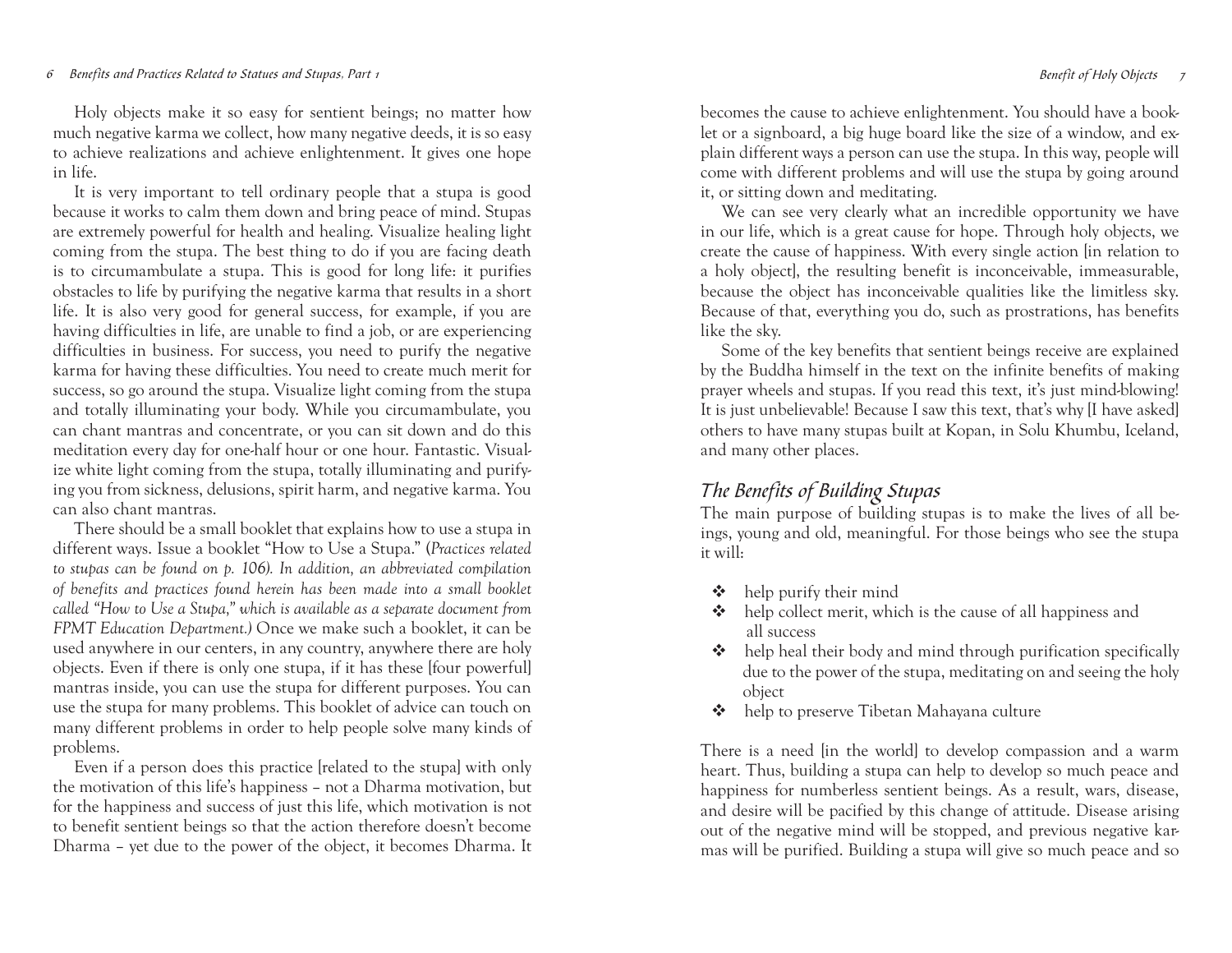# 8 Benefits and Practices Related to Statues and Stupas, Part 1 and 1988 1 Benefit of Holy Objects 9 Benefit of Holy Objects 9

much peace of mind to the local people where the stupa is built and to people from all over the world. It will purify the mind so that people receive inner peace. Just by coming here [to this place with a stupa], beings will receive an education in order to develop a good heart, compassion and loving kindness, tolerance, patience – all these most precious human qualities of the mind. And inspiration!

It will give people courage in life. People who are depressed will gain courage by coming to this place. Instead of feeling hopeless in their life, they will get hope. They will discover that their life is full of hope and their minds will be inspired in compassion as well as in wisdom. It will thereby make their lives of the greatest benefit for themselves and others. This is about peace – for the individual beings who come to see it, for the whole country, and for the entire world – for all sentient beings.

I see the creation of stupas as being of incalculable benefit for countless sentient beings, especially for their mind streams. If one transforms or develops the mind, then all problems and suffering are transformed or ceased, because the mind is the creator of all one's hap<sup>p</sup>iness and suffering.

Listening to teachings and practicing meditation are the actual path, but for this you need a lot of merit; you need to have purified a lot of negative karma. The immediate and most urgent thing is to obtain a better rebirth when you die – so these holy objects can be really beneficial. Since many do not have the karma to come to teachings, the other way to liberate and save sentient beings from the lower realms, from samsara, and even from the subtle defilements is by their seeing holy objects and going around them. By their remembering the holy object, this will help them to enlightenment. This is the essential purpose of the stupa.

By means of the stupa, the prayer wheels, and the many holy objects existing, every day, without words, we will liberate so many sentient beings – without words, in silence. By actualizing and building stupas we liberate so many sentient beings every day by planting the seed of liberation and the seed of the whole path in their minds. We will create the cause for their good rebirth every day, for all those sentient beings who will circumambulate – tourists and everybody! The stupa gives peace of mind, purifies negative karma, and gives beings good rebirths and every happiness.

The conclusion for Buddhists and non-Buddhists alike is that the stupa is a way to purify defilements. A holy stupa is a way to benefit sentient beings without words. It will liberate beings from samsara in silence. To have such a holy object existing in a country makes it very rich and very lucky. Many people will come to visit for pleasure as tourists, but it will at the same time make their life meaningful. The most important point is that holy objects help beings to purify their mind and to collect extensive merit so that it is possible for them to easily have realizations of the path. That is the main function of these holy objects – to help us sentient beings have quick realizations of the path to enlightenment by the power of the holy object.

Those who build and work to actualize these holy objects will bring these beings to enlightenment. So anyone who sees it, touches it, remembers it, even dreams of it will have the seed planted for their own enlightenment. As well, prostrating and so on to the stupa helps bring them to enlightenment. By having the Secret Relic mantra within the stupa, any animals, ants, butterflies, etc. that go around the stupa even just once are purified of their negative karma to be born in the hot hells.

Even if we all die, as long as the holy objects that we have created last, our work, our effort [to create holy objects], is still benefiting sentient beings continuously. For all the many hundreds and thousands of years that the stupa will last, every day it will liberate sentient beings in silence … without words … without our talking Dharma to them. You see, just by seeing the stupa, the minds of the sentient beings who come here get purified. So many negative karmas get purified. Even the insects who are killed by machines during the construction – even they will not be reborn in the lower realms. Even those that die during the building process will receive a good rebirth. It is mentioned by a great Indian teacher in a text called Matasara, or something like that, that even if you make food for the people building the temple, your negative karma will be purified.

Even if the holy object is destroyed, still for days, months, years, hundreds of thousands of years, so many sentient beings continue to receive so much benefit from the positive imprints [they received from having seen that holy object]. These positive imprints cause them to meet the guru, to actualize the path, etc., until they achieve enlightenment. The positive imprints are still working in them. Even if the holy